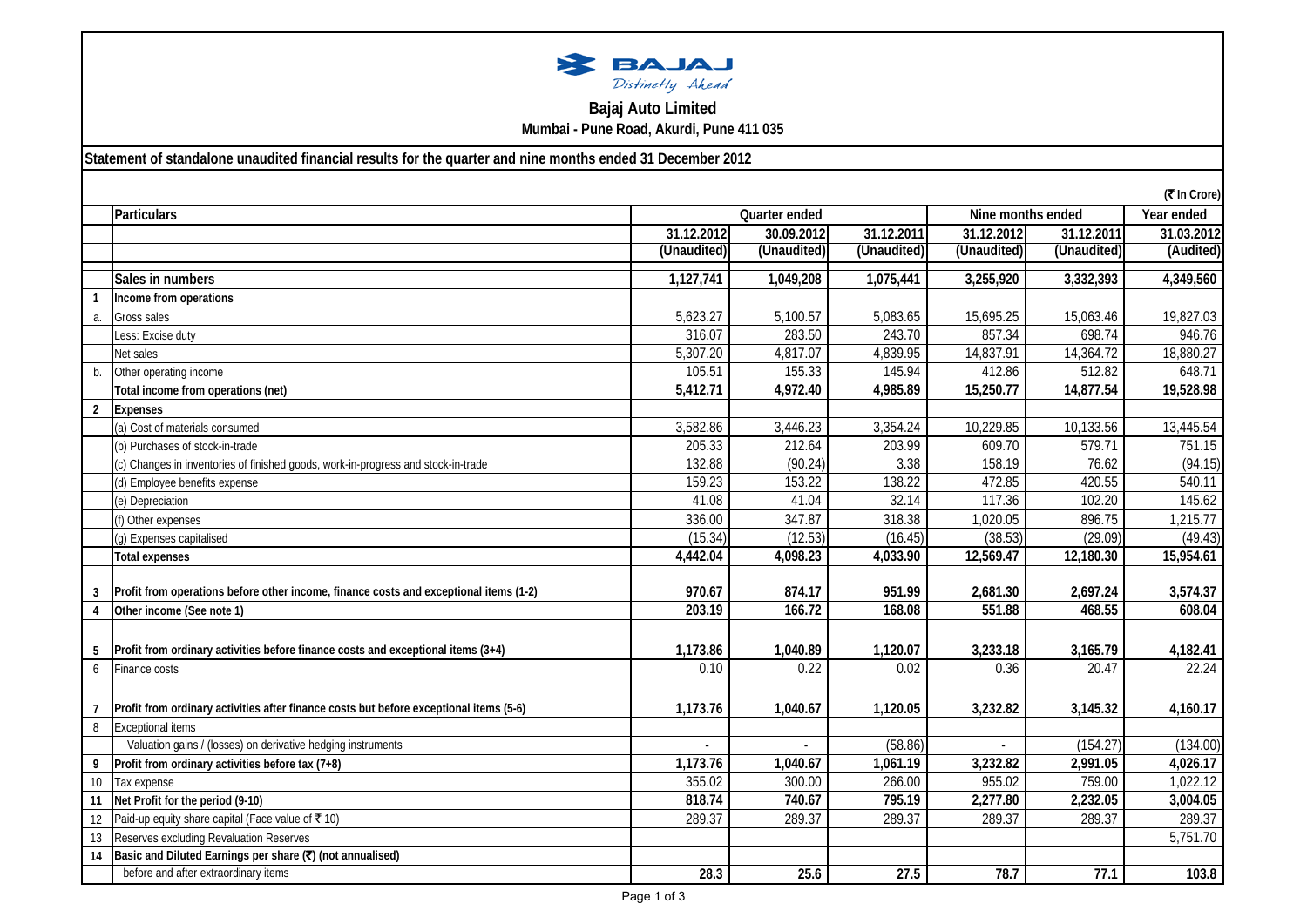| <b>Particulars</b>                                                                      |             | Quarter ended |             | Nine months ended |             | Year ended                    |
|-----------------------------------------------------------------------------------------|-------------|---------------|-------------|-------------------|-------------|-------------------------------|
|                                                                                         | 31.12.2012  | 30.09.2012    | 31.12.2011  | 31.12.2012        | 31.12.2011  | 31.03.2012                    |
| A Particulars of shareholding                                                           |             |               |             |                   |             |                               |
| Public shareholding @                                                                   |             |               |             |                   |             |                               |
| Number of shares                                                                        | 144,633,688 | 144,633,688   | 144,633,688 | 144,633,688       | 144,633,688 | 144,633,688                   |
| Percentage of shareholding                                                              | 49.98%      | 49.98%        | 49.98%      | 49.98%            | 49.98%      | 49.98%                        |
| Promoters & Promoter Group Shareholding                                                 |             |               |             |                   |             |                               |
| (a) Pledged / Encumbered                                                                |             |               |             |                   |             |                               |
| Number of shares                                                                        | 166,585     | 206,585       | 237,636     | 166,585           | 237,636     | $^{\prime\prime}$ ) 2,656,585 |
| Percentage of shares (as a % of the total shareholding of promoters and promoter group) | 0.12%       | 0.14%         | 0.16%       | 0.12%             | 0.16%       | 1.84%                         |
| Percentage of shares (as a % of the total share capital of the company)                 | 0.06%       | 0.07%         | 0.08%       | 0.06%             | 0.08%       | 0.92%                         |
| (b) Non-encumbered                                                                      |             |               |             |                   |             |                               |
| Number of shares                                                                        | 144,566,747 | 144.526.747   | 144,495,696 | 144,566,747       | 144.495.696 | 142.076.747                   |
| Percentage of shares (as a % of the total shareholding of promoters and promoter group) | 99.88%      | 99.86%        | 99.84%      | 99.88%            | 99.84%      | 98.16%                        |
| Percentage of shares (as a % of the total share capital of the company)                 | 49.96%      | 49.95%        | 49.94%      | 49.96%            | 49.94%      | 49.10%                        |
| @ including equity shares represented by GDRs.                                          |             |               |             |                   |             |                               |

\* The term "encumbrance" has the same meaning as assigned to it in regulation 28(3) of the SAST Regulations, 2011

|                                                                              | Quarter ended |
|------------------------------------------------------------------------------|---------------|
|                                                                              | 31.12.2012    |
| <b>B</b> Investor complaints                                                 |               |
| Pending at the beginning of the quarter                                      | Nill          |
| Received during the quarter                                                  |               |
| Disposed of during the quarter                                               |               |
| Remaining unresolved at the end of the quarter, received on 31 December 2012 |               |

|              | Segment-wise revenue, results and capital employed  |               |             |             |                   |             |             |  |  |
|--------------|-----------------------------------------------------|---------------|-------------|-------------|-------------------|-------------|-------------|--|--|
| (₹ In Crore) |                                                     |               |             |             |                   |             |             |  |  |
|              | <b>Particulars</b>                                  | Quarter ended |             |             | Nine months ended | Year ended  |             |  |  |
|              |                                                     | 31.12.2012    | 30.09.2012  | 31.12.2011  | 31.12.2012        | 31.12.2011  | 31.03.2012  |  |  |
|              |                                                     | (Unaudited)   | (Unaudited) | (Unaudited) | (Unaudited)       | (Unaudited) | (Audited)   |  |  |
|              | Segment revenue                                     |               |             |             |                   |             |             |  |  |
|              | Automotive                                          | 5,506.38      | 5,049.58    | 5,063.16    | 15,510.77         | 15,107.71   | 19,804.11   |  |  |
|              | Investments                                         | 109.52        | 89.54       | 90.81       | 291.88            | 238.38      | 332.91      |  |  |
|              | <b>Total</b>                                        | 5,615.90      | 5,139.12    | 5,153.97    | 15,802.65         | 15,346.09   | 20,137.02   |  |  |
|              | Segment profit / (loss) before tax and finance cost |               |             |             |                   |             |             |  |  |
|              | Automotive                                          | 1,064.54      | 951.57      | 970.57      | 2,941.94          | 2,773.67    | 3,722.23    |  |  |
|              | Investments                                         | 109.32        | 89.32       | 90.64       | 291.24            | 237.85      | 326.18      |  |  |
|              | <b>Total</b>                                        | 1,173.86      | 1,040.89    | 1,061.21    | 3,233.18          | 3,011.52    | 4,048.41    |  |  |
|              | Less: Finance cost                                  | 0.10          | 0.22        | 0.02        | 0.36              | 20.47       | 22.24       |  |  |
|              | Total profit before tax                             | 1,173.76      | 1,040.67    | 1,061.19    | 3,232.82          | 2,991.05    | 4,026.17    |  |  |
|              | Capital employed                                    |               |             |             |                   |             |             |  |  |
|              | Automotive                                          | 1,934.11      | 1,902.80    | 922.51      | 1,934.11          | 922.51      | 1,463.85    |  |  |
|              | Investments                                         | 6,593.25      | 5,897.07    | 5,612.18    | 6,593.25          | 5,612.18    | 6,094.68    |  |  |
|              | Unallocable                                         | 144.63        | 8.05        | 63.27       | 144.63            | 63.27       | (1, 371.54) |  |  |
|              | <b>Total</b>                                        | 8,671.99      | 7,807.92    | 6,597.96    | 8,671.99          | 6,597.96    | 6,186.99    |  |  |